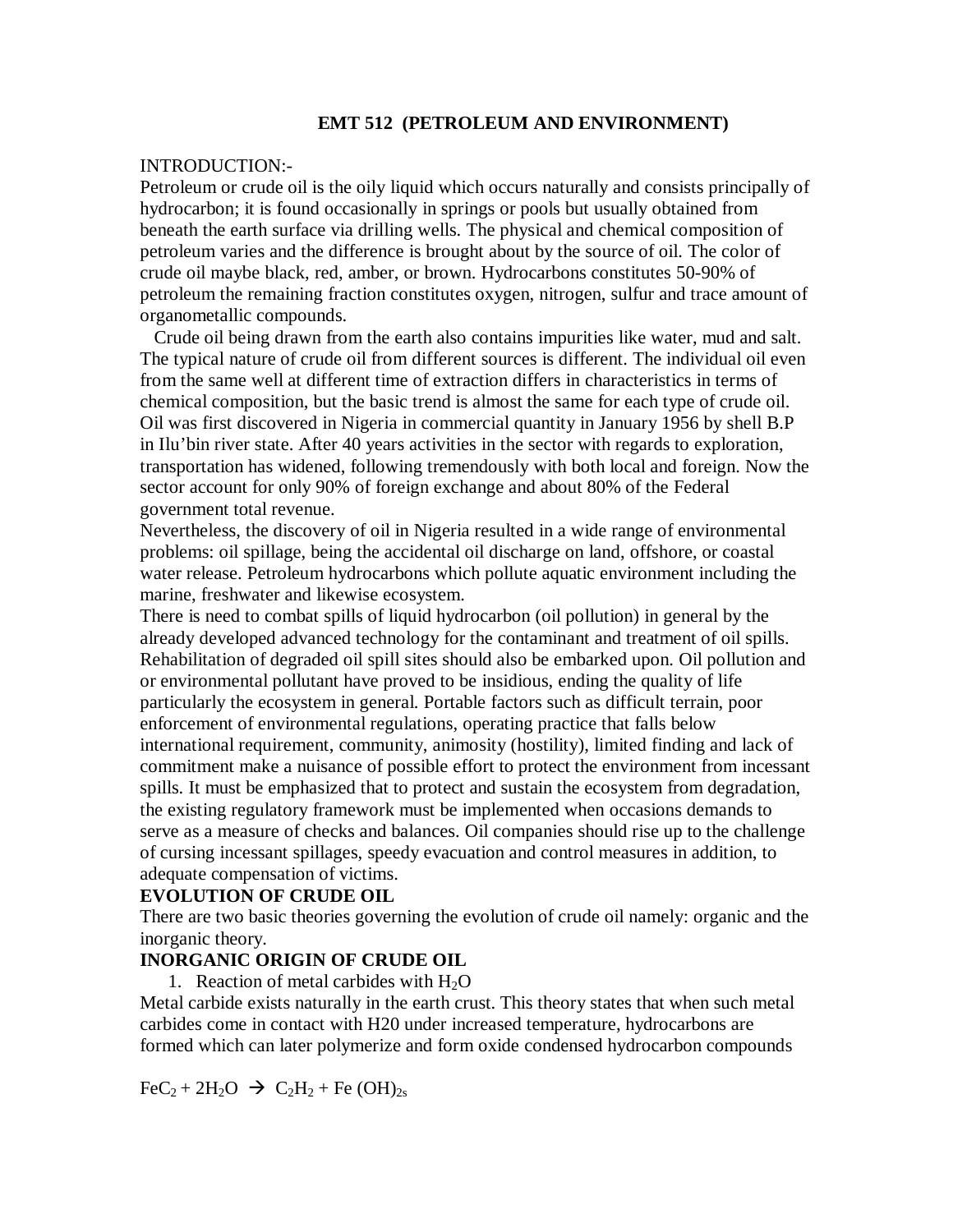$C_2H_2 \rightarrow C_6H_6 + C_4H_8 + C_3H_6 + C_2H_4$ 

 $\text{Al}_4\text{C}_3 + 12\text{H}_2\text{O} \rightarrow 3\text{CH}_4 + 4\text{Al}(\text{OH})_3$ 

2. Hydrogenation of unsaturated hydrocarbons.

 $C_2H_2 + H_2 \rightarrow CH_2CH_2$ 

All these reactions are more theoretical than practical, feasible only in the laboratory.

#### **ORGANIC ORIGIN**

Geological and geochemical evidences support the organic formation of crude and the theory goes thus:

Crude oil is found trap in some of the sediment dry rocks of the earth crust. It is believed that millions of years ago, large number of microscopic animals and plants (planktons) died and fell to the bottom of the sea and their remains were then covered by mud. More deposits of sediments resulted burial of layers of sediment. With increase in temperature and pressure, the plant and animals remains were transformed and slowly changed to crude oil.

Oil being less dense than water will rise under pressure from below and capillarity effect may escape from the rock depending on the nature of the rock. If the rocks are porous and permeable, the oil often escapes but the oil cannot rise through the rocks if they are not permeable. Hence, the oil gets trap underneath the rock such impermeable rocks are known as cap rocks. The rocks which then contain the oil are called Reservoir rocks.

 Reservoir rocks are characterized by high porosity and permeability and can often be identified by critical, geological examination.

Oil companies can then drill down through the impermeable rocks to obtain the oil, crude oil takes millions of years to form, these implies that the rate of usage is faster than the rate of formation.

### **CLASSIFICATION OF CRUDE OIL**

- 1. Classification by location of its origin, example West Texas Intermediate (WTI).
- 2. Classification by its relative weight or viscosity e.g. light, intermediate and heavy crude.
- 3. Classification by sulphur content: IT GIVES "sweet" or 'sour'. Sweet- for crude oil characteristics that has little sulphur content, sour- for those characterized by substance containing sulphur.

This grade (sour) requires more refining to meet correct products standard and specifications. Most of Nigerian petroleum is classified as light or sweet meaning that the oil largely free of sulfur and is predominantly cyclic hydrocarbon and aromatics. The sulphur content in the range 0.1-0.3%.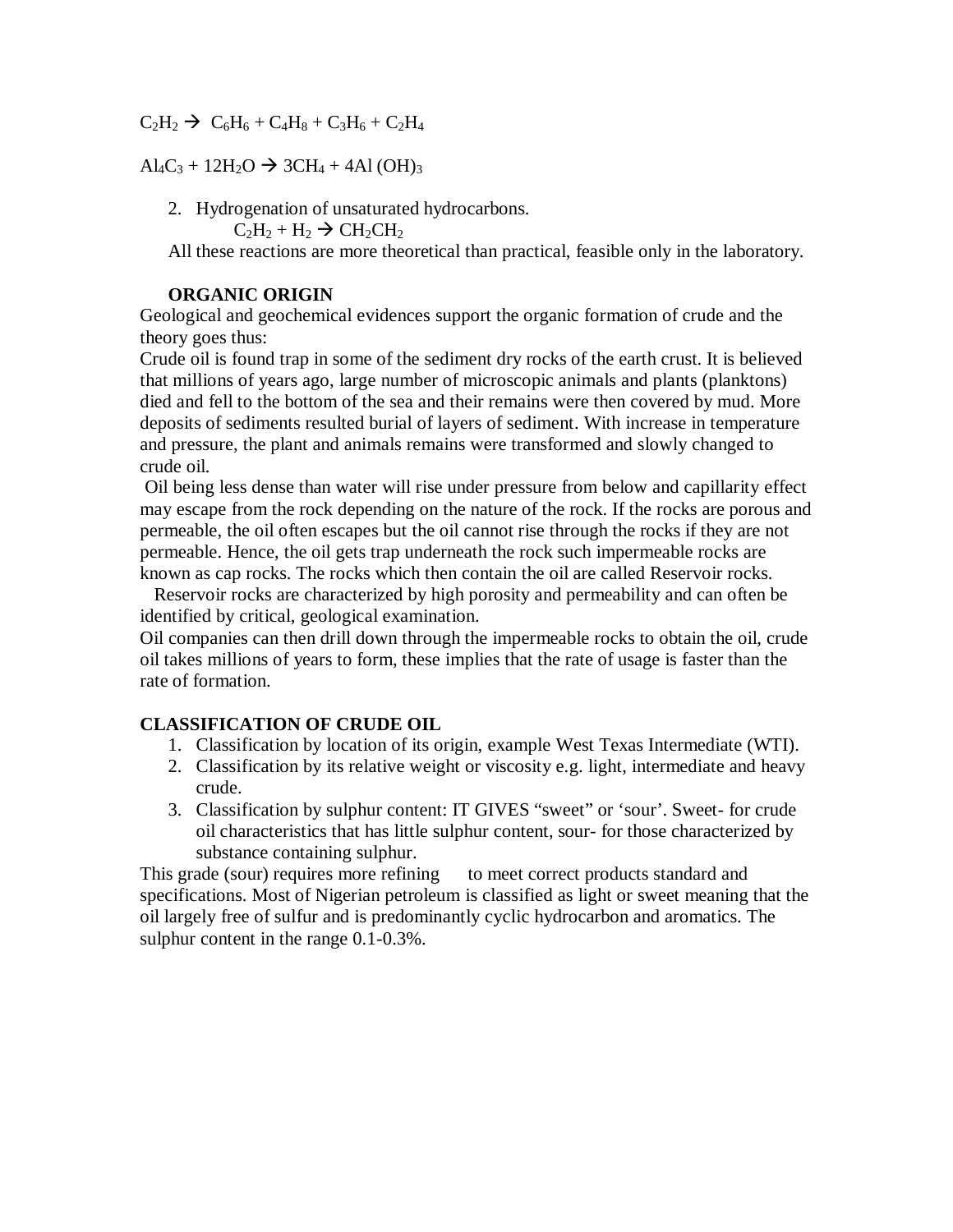# **EVOLUTION OF CRUDE OIL FROM ORGANIIC MATTER**

The physical and chemical transformation of organic matter during the geological history of sediment is controlled by factors such as:

- 1. Biological activities.
- 2. Temperature.
- 3. pressure
- 4. organic-inorganic matter
- 5. Time
- 6. Nature and abundance of organic matter
- 7. Composition of minerals and structure of the rock
- 8. distribution of organic fluid phases

The major stages involves in the evolution are Diagenesis, catagenesis, metagenesis and metamorphosis.

**DIAGENESIS:** When animals or plant matter is buried during sedimentation, the constituent of organic molecules or compound (Lipids, carbohydrate, amino acids, lignin compounds), breakdown due to increase in temperature and pressure, this transformation occurs within the first 100m of burial and the result in the creation of a basic product called Kerogen.

Sediment deposited into sub aquatic environment consists of H2O which is 60% by weight of the total sediment, minerals, dead organic materials and living microorganisms. Such mixtures result from various sedimentary processes and primary component of different origin. The mixture is not homogeneous because its rather out of equilibrium and unstable. Diagenesis is a process through which the system tends to approach equilibrium under condition of shallow burial. In this process, the sediments become consolidated (stabilized). In early diagenesis, the main agent of transformation is microbial activities which could be aerobic or anaerobic organic material within the sediment proceeds towards equilibrium previous biogenic polymers (carbohydrate, lipids etc) are destroyed by microbial activities, there constituents becomes progressively engaged in new poly condensed structure (Geopolymers).

Kerogen found in various oil shales worldwide, it is waxy in nature. The most important hydrocarbon formed during diagenesis is methane.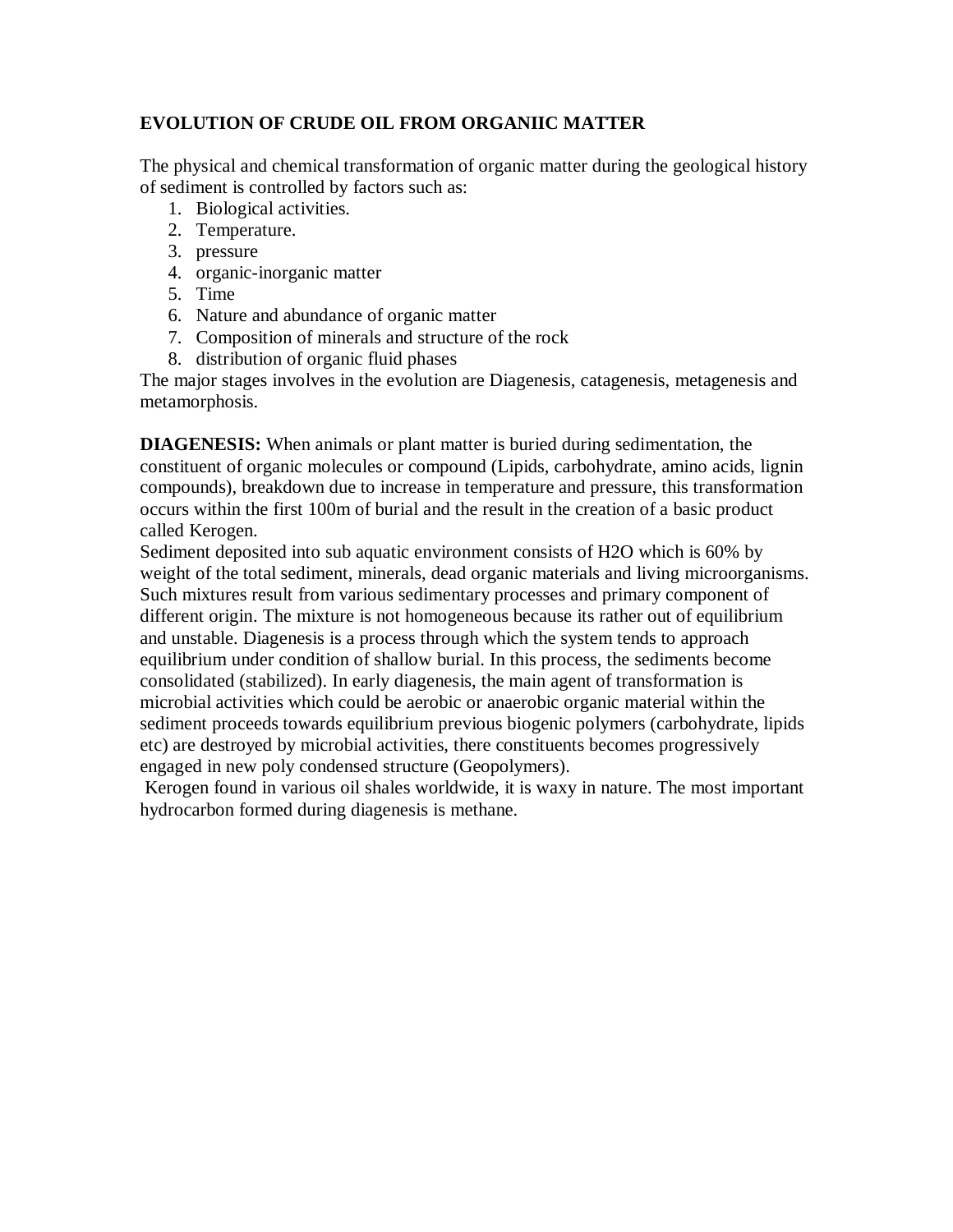

Fig 3: Hypothetical process involve in the transformation of biogenic polymers, biogeopolymer to kerogen.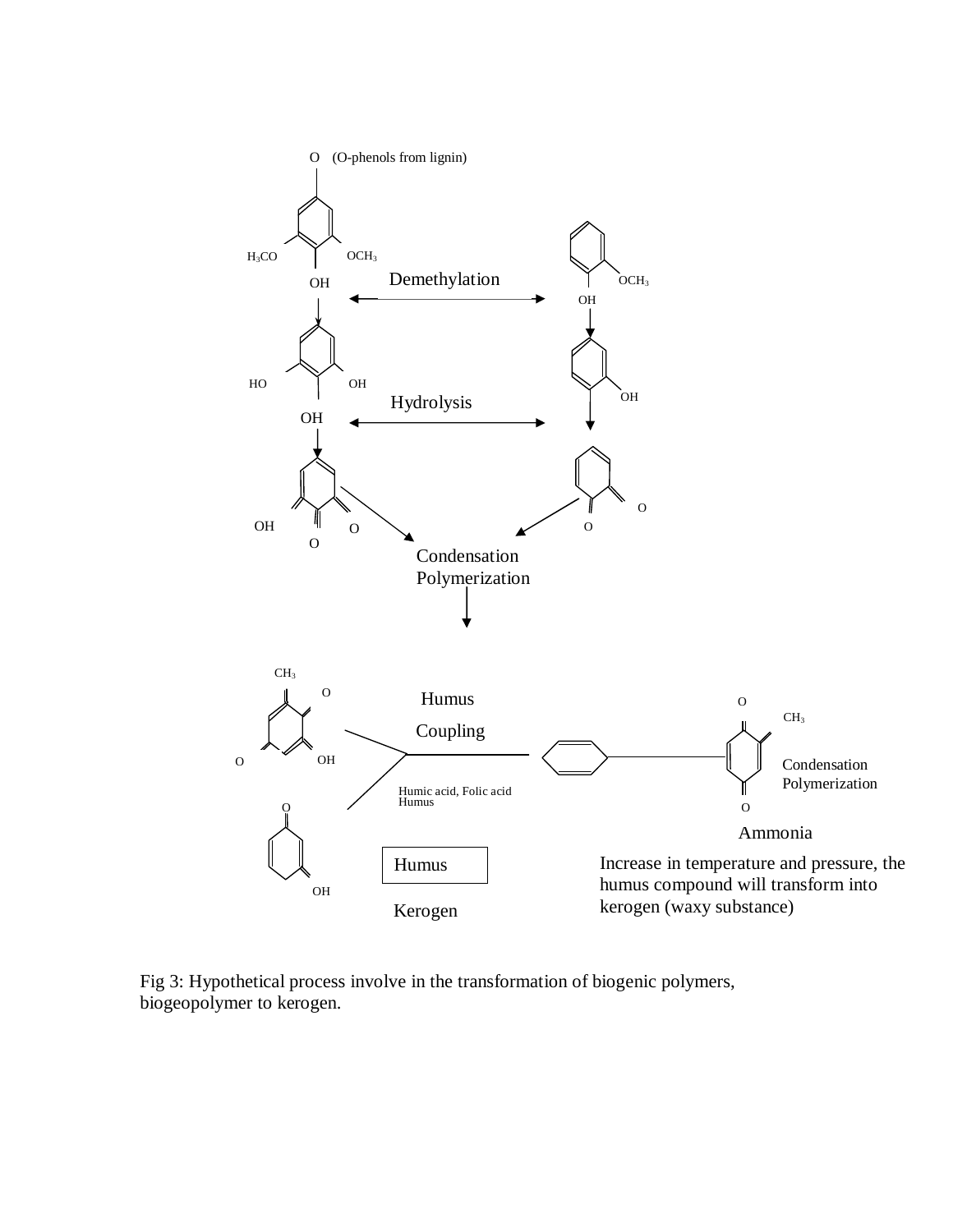The end of diagenesis marked at the level where extractable humic acid have vised to a small (minor) amount where most of the carboxyl groups have being removed practically, this correspond to a vitrinite reflectant of about 0.5%.

**CATAGENESIS:** It is generally acceptable that hydrocarbons are formed by the thermal alteration of these kerogens formed during diagenesis, in this way under certain temperature and pressure crude oil is formed. Basically, consecutive and continued deposition of sediment results in burial of previous beds to a depth reaching several kilometers. This implies a considerable increase in temperature from the value of about 50Oc to 150oC and pressure. The geostatic pressure may vary from 300-1500 bars. Such changes play the system once more out of equilibrium which result in new rearrangements. The mineral phases (composition and texture) are conserved. The main inorganic modification still concerns the compaction of rocks as water continues to be expelled, porosity and permeability decrease significantly.

 Organic matter experiences major changes via progressive modification of kerogens. Kerogen produces first liquid petroleum then in a latter stage, wet gas and condensate are formed. Both liquid and oil condensate are accompanied/associated with significant amount of methane gas, the end of catagenesis is marked by the disappearance of aliphatic carbon chain in the kerogen molecules fragment and then followed by the development or the ordering of the basic kerogen units. Practically, this corresponds to vitrinite reflectant of about 2.0%.

#### **METAGENESIS:**

With further evolution, there is no more generation of petroleum only limited amount of petroleum is produced. It is a point that anthranite formation begins. Minerals are severely transformed. For instance, clay minerals loosed their inter layers water and gain in higher crystallinity. Severe pressure may result in disappearance of the original rock structure. At this stage, organic matter gives only methane gas and carbon residue and the formation of coal commences.

### **METAMORPHOSIS:**

This is apparently the last stage of evolution of sediment, in this case, temperature and pressure reach very high values, rocks are exposed to the influence of magma and hydrothermal effects. In the methmorphosis, coal transform into meth-anthracite which has a vitrinite reflectant of 40%. The constituents of kerogen are converted to graphite carbon.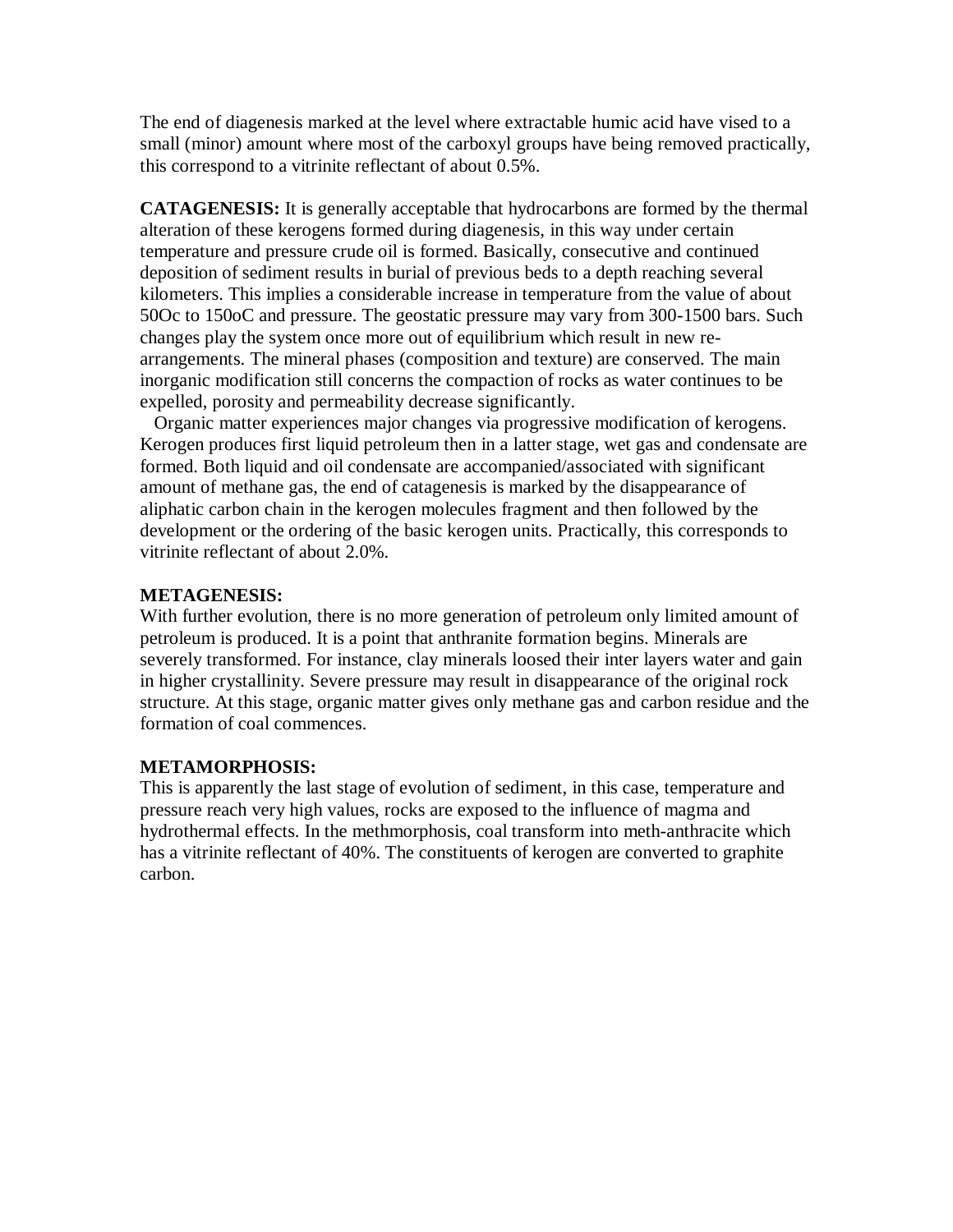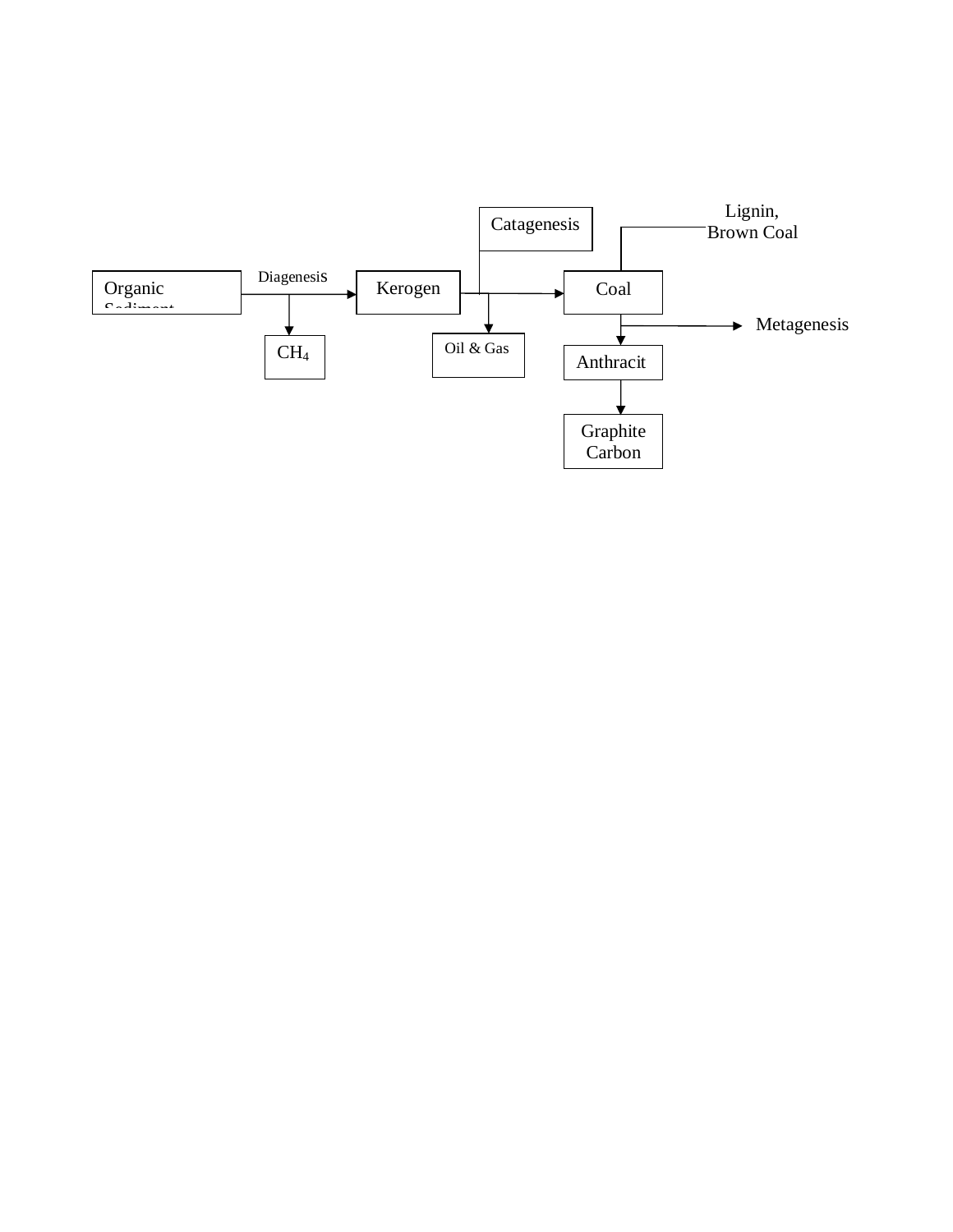### **PETROLEUM HHYDROCARBON**

Hydrocarbons are the simplest organic compounds containing only hydrogen and carbon. They can be straight chain, branched chain or cyclic molecules.

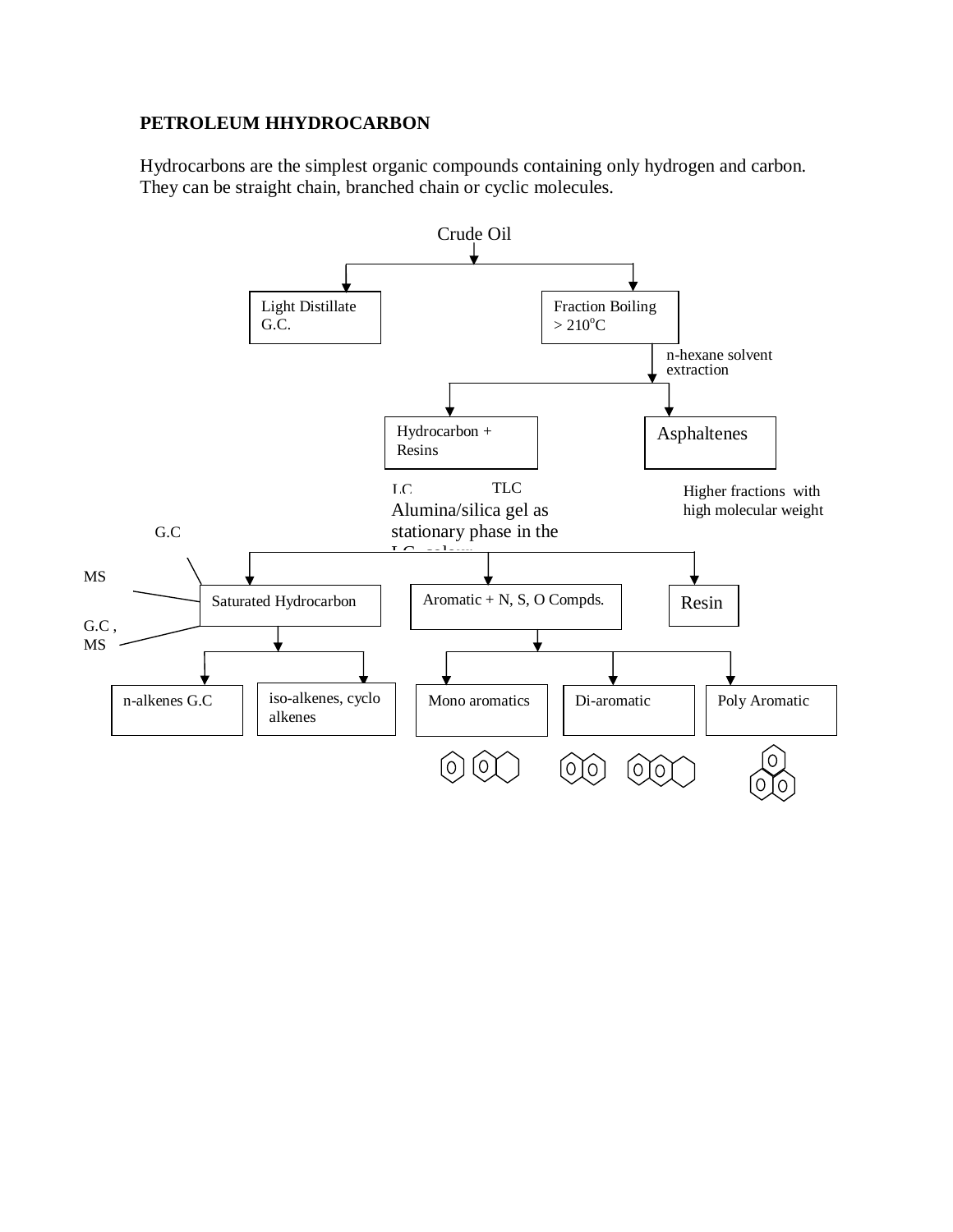Fig 2: Analytical Procedure of Assay catalysis in chemical characterization of crude oil.

In petroleum, four major groups of compound are recognized: a) Aliphatic b) Cyclic compounds c) Aromatic compounds d) NSO compounds. The common aliphatic compounds are the n-alkanes and this could have between 5-35carbon atoms. Sometimes a greater than 35carbon atoms may be found. Representative aliphatic and cyclic hydrocarbons present in petroleum and petroleum products.



Alkenes are relatively rare (unsaturated or olefin are rare in crude oil) but may be present in significant quantity in petroleum products. Branched alkanes are common, cyclic aliphatic are also common and they may be monocyclic, diacyclic, substituted or unsubstituted. A wide range of aromatics are available in crude oil and compounds containing both cyclo aliphatics and aromatic ring are also found.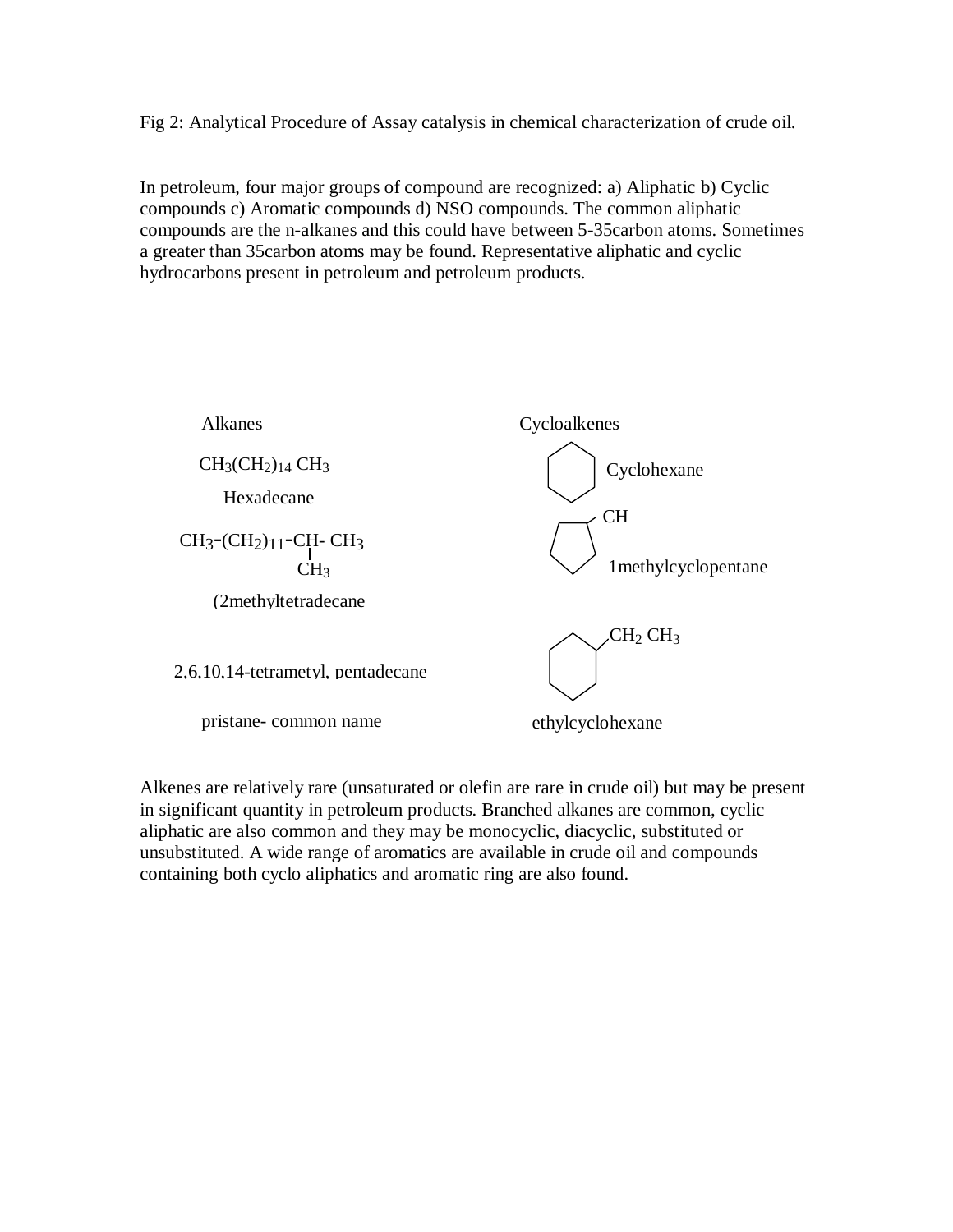Representative aromatic compounds found in oil or petroleum includes the following:



Benzo(a)pyrene

In addition to petroleum hydrocarbon, they are a number of heavy metals present in crude oil that may have profound biological impacts, if they accumulate to high concentration in the environment e.g. Fe, V, Zn, Pb, Co, Cu.

# **REFINING PETROLEUM PRODUCTS**

Crude petroleum oil which is found in various part of the globe by using oil well is a raw material for industrial application. Crude oil is separated into fractions by fractional distillation, the various fraction which are modified by the use of additives includes:

1. Gases: Products found here are methane, propane and butane, the first two are use for fuel gases C1- C2, while propane and butane are sold as bottled gas (cooking).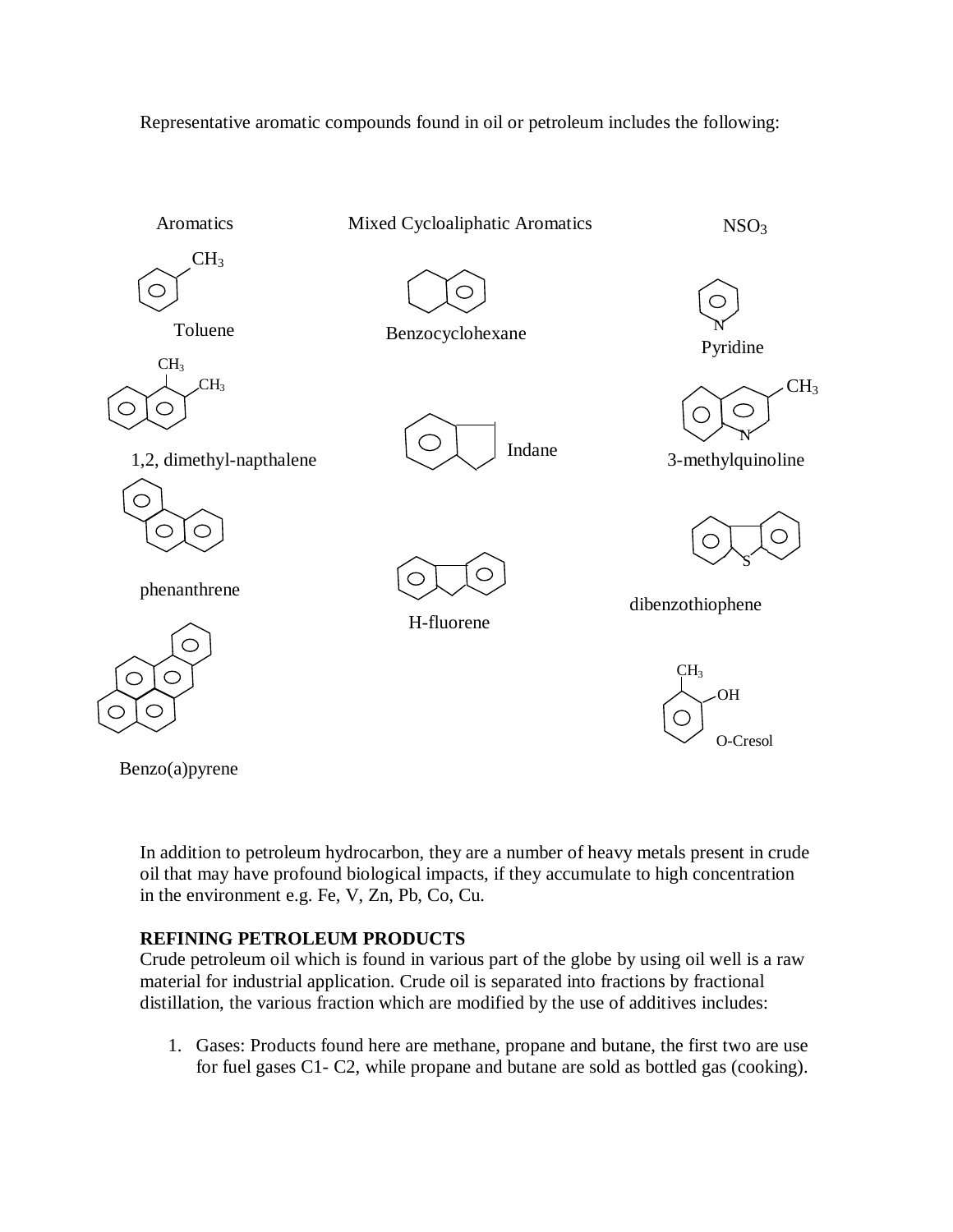- 2. Petrol: Hydrocarbons rise in the range of  $C_7$   $C_8$ , they are basically alkenes and after additive have been added to them, they are used as fuel for internal combustion engines.
- 3. Kerosene: It is sometimes called paraffin and its used as fuel for jet engines, lamps and stoves.
- 4. Diesel oil: Used for diesel engines.
- 5. Lubricating oil: Which are further refined and treated before used as lubricants in machine.
- 6. Paraffin wax: It is of very high molecular weight made up of alkenes. Used for candle production.
- 7. Bitumen: Usually referred to as residue, it is used for road making and related activities. Some refined products of crude oil provides chemical for industries, for the manufacture of medicinal drugs, plastics, detergent, synthetic rubbers as well as many solvents e.g. Benzene. Hexene.

# **CRACKING OF PETROLEUM**

Cracking is a process employed to convert the fractions of high boiling point into those of low boiling point, it is the conversion of large molecules to smaller ones, in this way the amount of petrol is increased. There are two basic types of cracking:

1) Thermal cracking 2) Catalytic cracking.

- 1) Thermal cracking: This can be achieved in various ways such as very strong breaking. This upgrades atmosphere vacuum residues by thermal conversion to middle distillate and heavy fuel oil by reducing viscosity.
- 2) Delayed coking: This is capable of cracking heavy oils that are not easily cracked. The resultant cracked gas oil can be suitably used as feed stock.
- 3) Fluid coking: This is the thermal cracking of the heaviest residue, utilizing fluid bed technology. Any pumpable hydrocarbon can be processed using this technology.
- 4) Flexi-coking: In this process, fluid coking and coke gasification are combined, how caloric gas derived from coke can be used in steam boilers, processed furnace or steam reforming furnace.

CATALYTIC CRACKING: This process is carried out in the presence of catalyst, the heavy fraction ( diesel oil or lubricating oil) is heated so that the components vaporized and are fed into a reactor together with a very finely powdered catalyst. The oils are then converted to alkanes of lower molecular weight which are suitable for automobile fuel. There are seven basic types of catalytic cracking:

- 1. Residue fluid catalytic cracking (RFCC)
- 2. Reduced crude cracking (RCC)
- 3. Heavy oil cracking (HOC)
- 4. Deep catalytic cracking (DCC)
- 5. Residue flexi-cracking (RFC)
- 6. Asphalt residue treating (ART)
- 7. Combined fluid and heavy oil cracking (CF/HOC)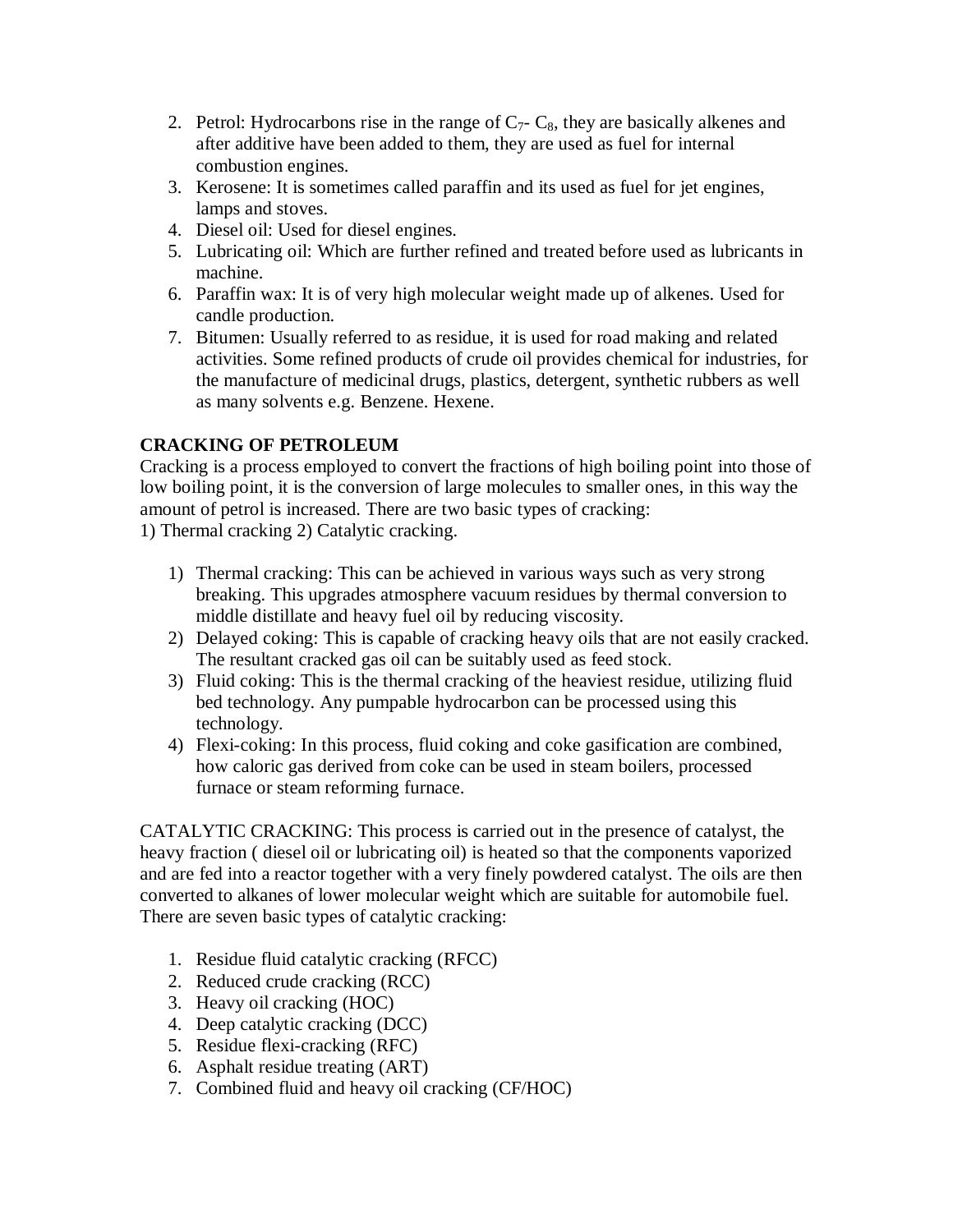#### 1. RESIDUE FLUID CATALYYTIC CRACKING:

The figure below is a fluidized bed process, consisting of a reactor and a regenerator section. Hot regenerated catalyst is mixed with raw oil feed in a short contact time of about 1-3sec in a riser reactor system. At the end of the reactor, the spent catalyst is separated from the cracked products and directed downward via a streaming zone into the regenerator where the coke of the catalyst is burnt off. This process restored the catalyst activity and selectivity.

#### **OCTANE RATING**

A straight run gasoline consists primarily of straight chain hydrocarbons and is of limited value as an automobile fuel. A high content of straight chain hydrocarbon causes a fuel to begin burning before the spark plug ignites it, this premature ignition produces a knocking sound and leads to a loss of engine power and eventual damage to the engine. The tendency of gasoline to cause knocking is rated according to arbitrary scale known as Octane rating which was established in 1927 when a large number of branched and straight chain hydrocarbons in the gasoline range were tested separately for performance in a standard engine. The branched hydrocarbon (2, 2, 4-trimethyl pentane). Iso-octane was found to be a superior fuel that burned without causing knocking; it was then assigned an octane rating of 100. The straight chain hydrocarbon (n-heptane) in contrast causes a serious knocking and was giving a rating of zero. In other words, octane rating is a octane rating measure of resistance of gasoline and other fuel to engine knocking.

OCTANE NUMBER: The octane number of gasoline is measured in a text engine and defined by comparison with the mixture of iso-octane and n-heptane which would have the same anti-knocking capacity as the fuel under it. The % by value of iso-octane in that mixture is the octane number of the fuel e.g. an 87-octane gasoline possesses the same anti-knock rating of a mixture that consist of 87% (by value) iso-octane and 13% (by value) n-heptane. A gasoline with the same knocking characteristics has a mixture of 90% iso-octane and 10% n-heptane would have an octane number of 90. note that this does not mean that the gasoline 60 actually contain these hydrocarbon in this proportion, it simply means that it has the same anti-knocking capacity as the reference mixture. Oil spill, containment, and remediation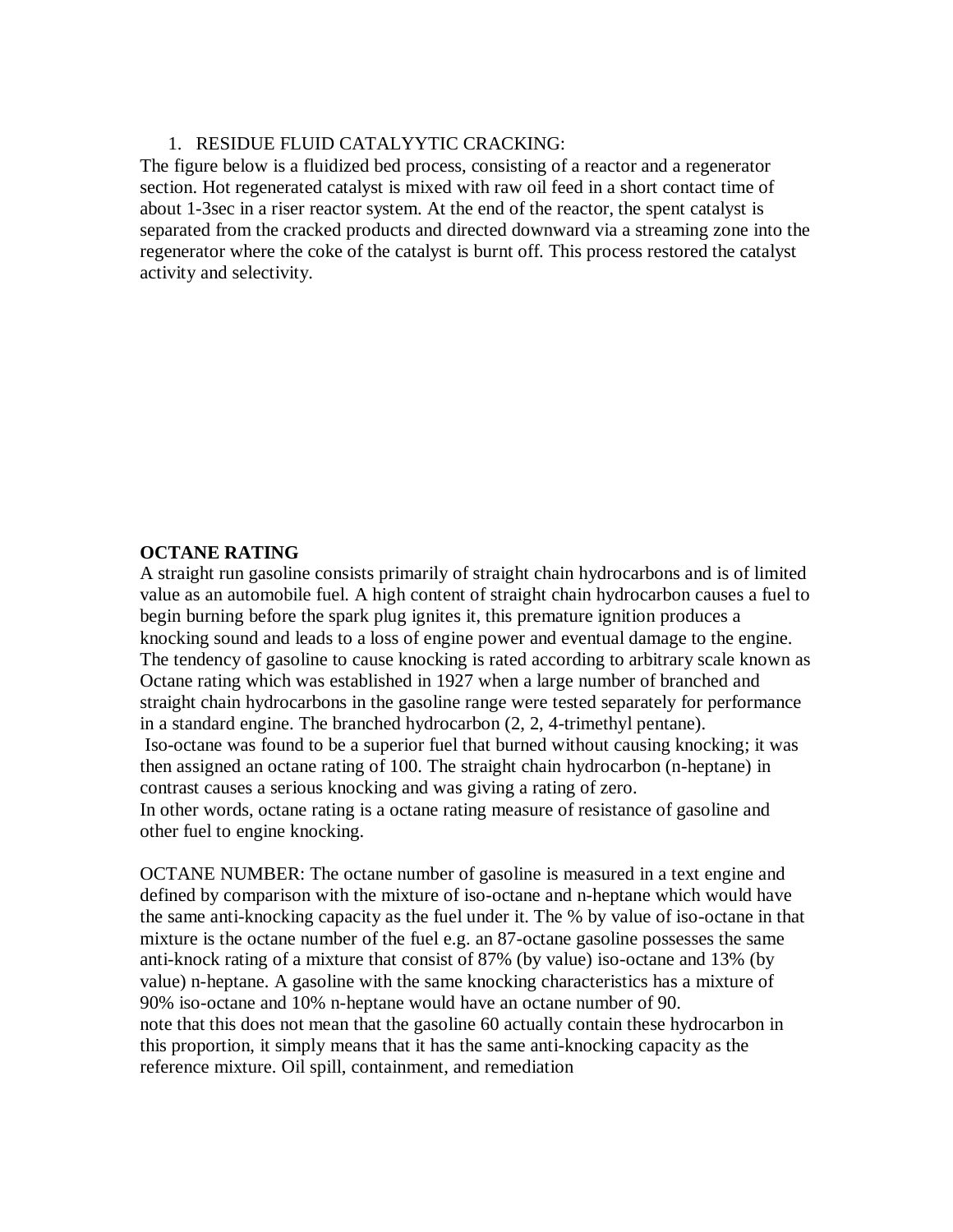Oil spillage is accidental or intentionally discharges oil. It is categorized into three main groups namely:

- 1. Minor oil spills: This takes place when the oil discharge is less than 25barrels in inland waters or less than 250barrels on land or coastal waters.
- 2. Medium oil spills: This takes place when about 250barrels are discharged in inland water or 250-2,500 barrels are discharged on land or coastal water.
- 3. Major oil spills: This takes place when the discharge is in excess of 2,500 barrels in inland water or over 2,500 barrels on land or coastal waters.

# **SOURCES OF OIL SPILLS**

Quit a no of factors cause oil spillage, they include:

- 1. Well blow-out
- 2. Pipeline rupture
- 3. Storage failure
- 4. Overflow of drilling mud
- 5. Hose failure on tanker loading system
- 6. Offshore/onshore production activities/accidents
- 7. Washing of tankers
- 8. Shipping and terrestrial traffic accidents
- 9. Sabotage of well ends and pipe flow lines
- 10. Leakage at the depot and gas station

Disposal of petroleum waste etc.

Oil spillage from most of these sources could be presented by proper engineering practices, equipment and procedures. Sporadic incidences of oil spills have been reported worldwide from time to time. In Nigeria, over the last two decades till date, the country has recorded several oil spill cases with net volume of up to 3million barrels.

# **MOVEMENT OF OIL FROM A POINT SOURCE ON A SOIL SAMPLE**

The hydrophilic component of the oil tends to migrate into the aqueous phase and have the potential to contaminate ground water. Only the lighter more mobile hydrocarbons contaminate the ground water, while crude oil and heavier refined oil are relatively low in hydrophilic components.

Lateral of oil facilitates the evaporative removal of low molecules weight components, but increases contaminated area. Vertical flow minimizes these process but result in deep seated pollution of ground waters.

Movement of oil in soil is influenced by the following factors:

- 1. Spill volume
- 2. Hydrocarbon viscosity
- 3. Temperature
- 4. Wind speed
- 5. Land contor topography
- 6. Vegetation
- 7. Soil composition or soil chemistry

When oil spills in water, it spreads across its surface wind and wave action may spread or blow the slick to one side. Persistent hydrocarbons finally settle on the sediments.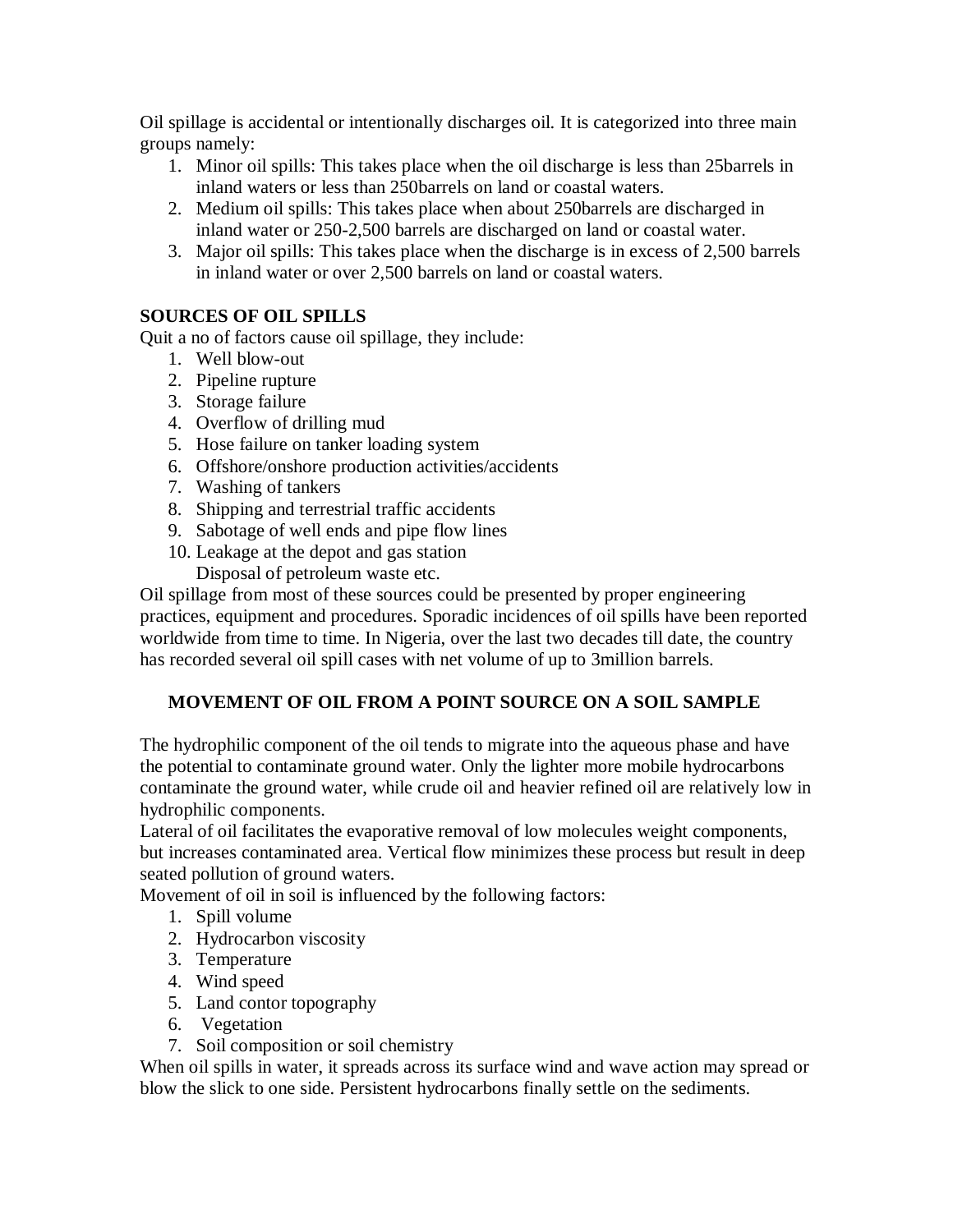Generally oil is found in water body has films, solution, emulsion or tar balls depending on the solubility.

OIL SPILL CONTAINMENT: Containment is a process in which attempts are made to restrict the movement of oil to prevent it from further spread. The dangerous nature of oil spills has led to the development of containment devices. The following devices are employed in oil containment.

- 1. Chemical dispersal
- 2. Booms
- 3. Skimmers
- 4. Erection of earthen moat around storage tanks
- 5. Collection of oil by vacuum trucks or suction by foam.

# **USE OF CHEMICAL DISPERSAL**

Some dispersant enhance hydrocarbon oxidation by microorganisms while others inhibits de oxidation process. This implies that some dispersant are harmful and toxic to the microbiota (micro-organism). Furthermore, addition of chemicals to spilled oil to sink it into the bottom of the sea may put a threat to aquatic organisms and even subsequent biodegradation is retarded both by the lack of O2 and because of limited surface area.

# **FLOATING BOOMS**

These are floating devices used to prevent oil from spread in aquatic environment. There are various sizes available for use in calm protected open water. The system is manufactured in such a way that they come in different length of up to a maximum of 200metres graded into sections. Each sections buoyancy tube has internal bulk ends every 3m to form independent chamber these are completely sealed, and in the event of damage to anyone chamber. The booms integrity and ability to contain oil is still retained. About 500metres length of a good boom can be deployed in less than 20minutes. The speed is due to the innovative feature of point inflation, a continuous air feeder sleeve and in one way valve to every 3m valve. Booms are usually durable. The seams are vulcanized to ensure good retention of excellent mechanical properties even after a prolong storage, it also gives resistant to degradation from exposure to hydrocarbon and ultraviolet light. Good booms are easy to clean. After deployment, the booms are easily clean with normal detergent and hot or cold pressure washers. The booms continuous cylindrical shape, coupled with low air inflation pressure increases flexibility and produces a very responsive containment system.

The smooth continuous boom profile inhibits formation of coagulates (coagulated oil) on the surface, thereby discouraging oil loss. In summary, an excellent boom device used for oil containment must possess the following qualities:

- 1. Integrity
- 2. Rapid and easy deployment
- 3. Durability
- 4. Easy to clean
- 5. Flexibility
- 6. Wave resistant
- 7. Oil retention with no loss especially under the boom.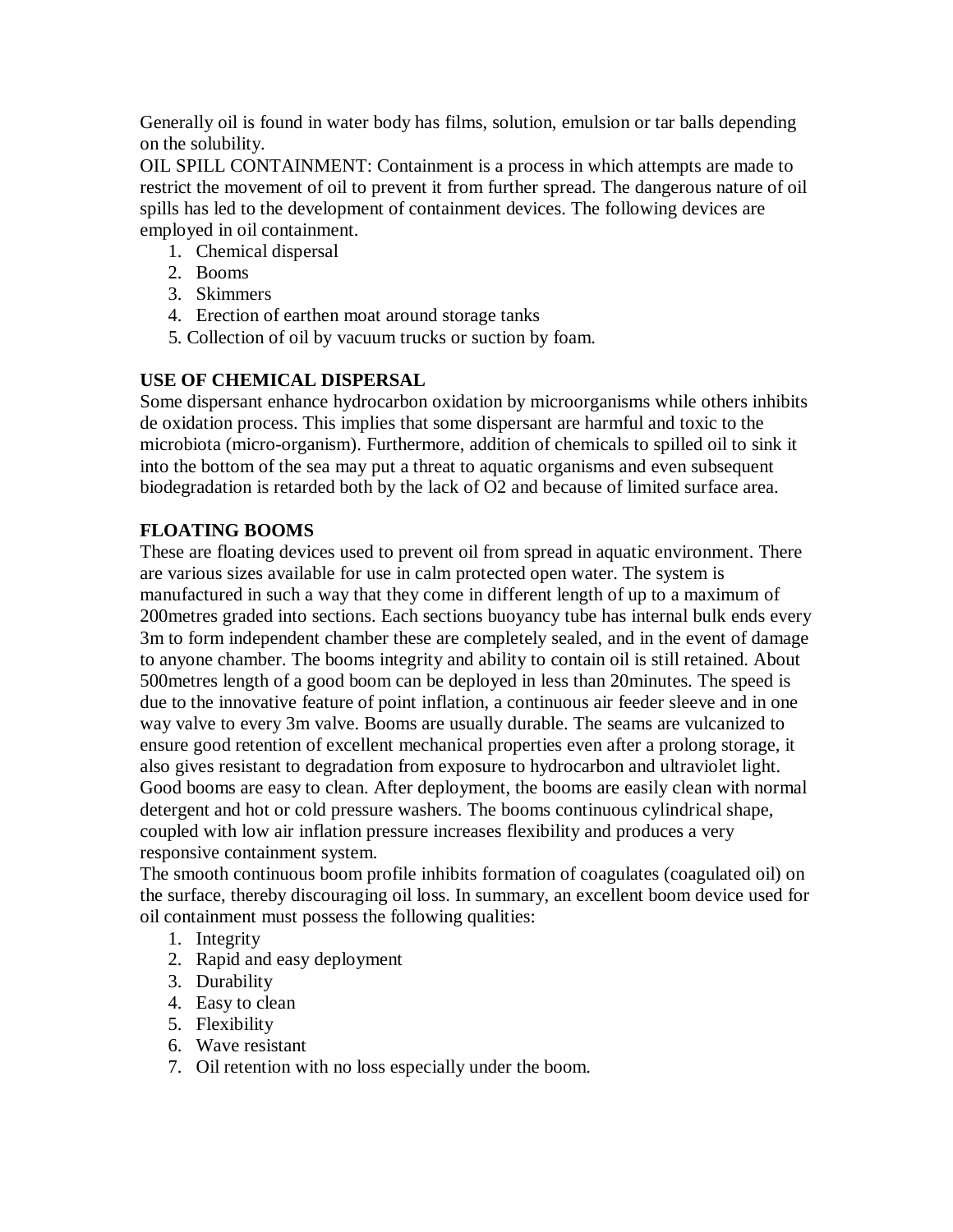Finally, with the event of damage occurring in the fabric of the boom, a portable electrical device is taken to the site to carry out repairs on the damage.

### **ENVIRONMENTAL FATE OF CRUDE OIL OR PETROLEUM**

Fuels are typically released to the environment when storage and delivery system leak or when sudden accidental spill occurs. Storage tank either above ground or underground are made of steel which is known to corrode and leak if not properly outfitted with anticorrosion devices. Fuel storage and delivering systems are in physical contact with air, soil and/or ground  $H_2O$ . The environmental fate of sub- surface crude oil release is determined by a number of inter related factors which include:

- 1. The type of crude oil released
- 2. Rate of release
- 3. Characteristics of the ground water surface
- 4. Vertical distance to ground water surface
- 5. Proximity to surface  $H<sub>2</sub>0$  body

An oil spill into the marine environment has the following fate:

- 1. Physical transport
- 2. Dissolution
- 3. Sedimentation/Biosedimentation
- 4. Emulsification
- 5. Aggregation
- 6. Microbial degradation
- 7. Oxidation and destruction

1. Physical transport: The distribution of oil spill on the sea surface occurs under the influence of gravitational force, viscosity of oil and surface tension of  $H_2O$ . During the first day after an oil spill, a considerable part of oil will be transformed into the gaseous phase. The oil slick will also loose  $H_2O$  soluble hydrocarbon rapidly. Further changes takes place under the combined compact of meteorological and breakdown oil into less harmful compound, adsorption of hydrocarbon into or by organic matter in the environment will also occur. In the unsaturated soil, being above ground water zone, fuel migrates downward under the force of gravity and is spread horizontally under other mechanical forces. Once the fuel reaches the ground  $H_2O$ , it will dissolve to a minor degree and they accumulate at the ground  $H_2O$  surface where it will continue to volatilize into the dry soil above and dissolve in the ground  $H_2O$  below.

# **FATE AND BEHAVIOUR OF OIL IN THE MARINE ENVIRONMENT**

Complex processes of oil transformation in the marine environment start developing from the first second of oil contact with sea water. The progression, duration and result of this transformation depend on; Sedimentation of oil can extremely slow process simultaneously of process of biosedimentation occur: planting, filtrations and other organisms absorb the emulsified oil and they sediment to the bottom with their metabolite.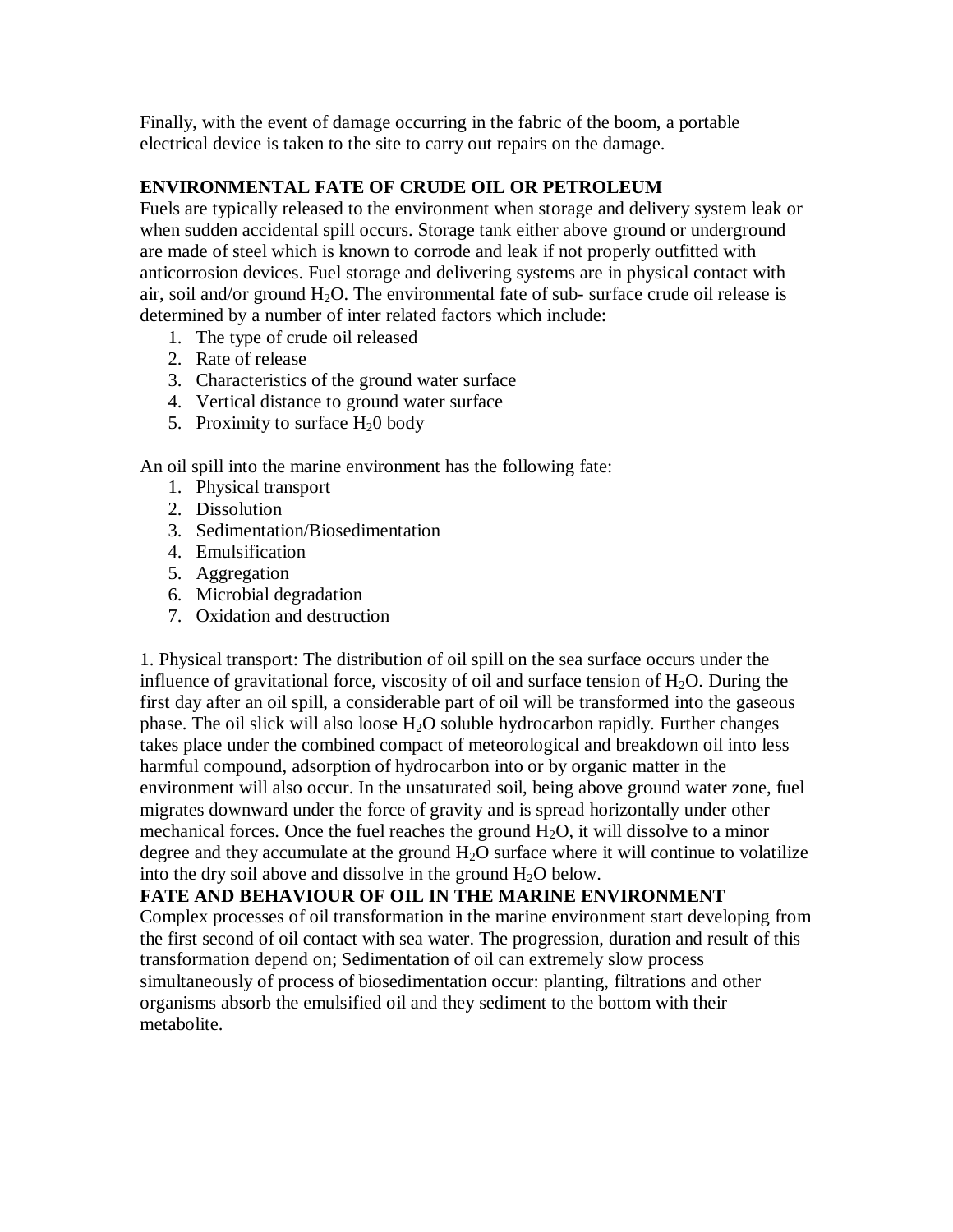2. Dissolution: Most oil components are water soluble to certain degree especially low molecules with aliphatic and aromatic hydrocarbon. Polar compounds formed as a result of oxidation of some oil fraction in the marine environment also dissolve in sea water. Hydrodynamic and physico-chemical conditions in surface H2O also strongly affect the rate of the process (dissolution).

3. Sedimentation and biosedimentation: This involves the adsorption of some oil component on suspended materials in the H2O and deposition at the bottom. This may happen in the narrow coastal zone and shallow water where particulate are abundant and water is subjected to intense mixing.

4. Aggregation: Oil can aggregate in form of petroleum lump and tar balls, or pelagic tar and this can be found in both open coastal water as well as the beaches. Hydrological factors are mainly on the power and direction of wind waves and current. An oil slick usually drifts in the same direction as the wind storms and active turbulence speed up the dispersion of the slick and its fragment.

5. Microbial degradation: The fate of most petroleum substance in the environment is ultimately defined by their transformation and degradation due to microbial activity. There are several known specie of bacteria and fungi that are able to use oil component to sustain their growth and metabolism. Biochemical processes of oil degradation with microorganism participation include several type of enzyme oxidation based on oxygenases, dehydrogenises, hydrolysis, reductases as well as amidases. These cause aliphatic and aromatic oxidation and hydroxydation, oxidative deamination, hydrolysis and other biochemical transformation of the original oil substances and the intermediate product of their degradation.

The biodegradation of petroleum is essential to the elimination of oil spill, oil degraded by both marine bacteria, filamentous fungi. In some cases the rate of degradation is limited by available nitrate and phosphate. The physical form of crude oil makes a large difference on its degradability. Degradation in water occurs water-oil interface. Therefore, thick layers of crude oil prevent contact with bacteria enzyme and oxygen. Apparently, bacteria synthesize an emulsifies that keeps the oil disperse in water as a fine colloid and accessible to the bacteria cell.

6. Oxidation and destruction: chemical transformation of oil in water surface and in the H2O column starts to reveal them not earlier than a day after oil enters the marine water. The chemical often involves photochemical ion under the influence of UV waves. These processes are catalyzed by some trace elements. E.g. vanadium and inhibited by compounds of sulphur, the final products are usually hydroperoxide, phenol, carboxylic acid, ketone and aldehyde. All of them usually have increased H2O solubility.

# **TOXICITY OF PETROLEUM HYDROCARBON**

Hydrocarbons are the most commonly used substance in industries and developing societies, hydrocarbon products are not pure substance but mixture of saturated, unsaturated ring and straight chain molecules. The liquid form comprise molecules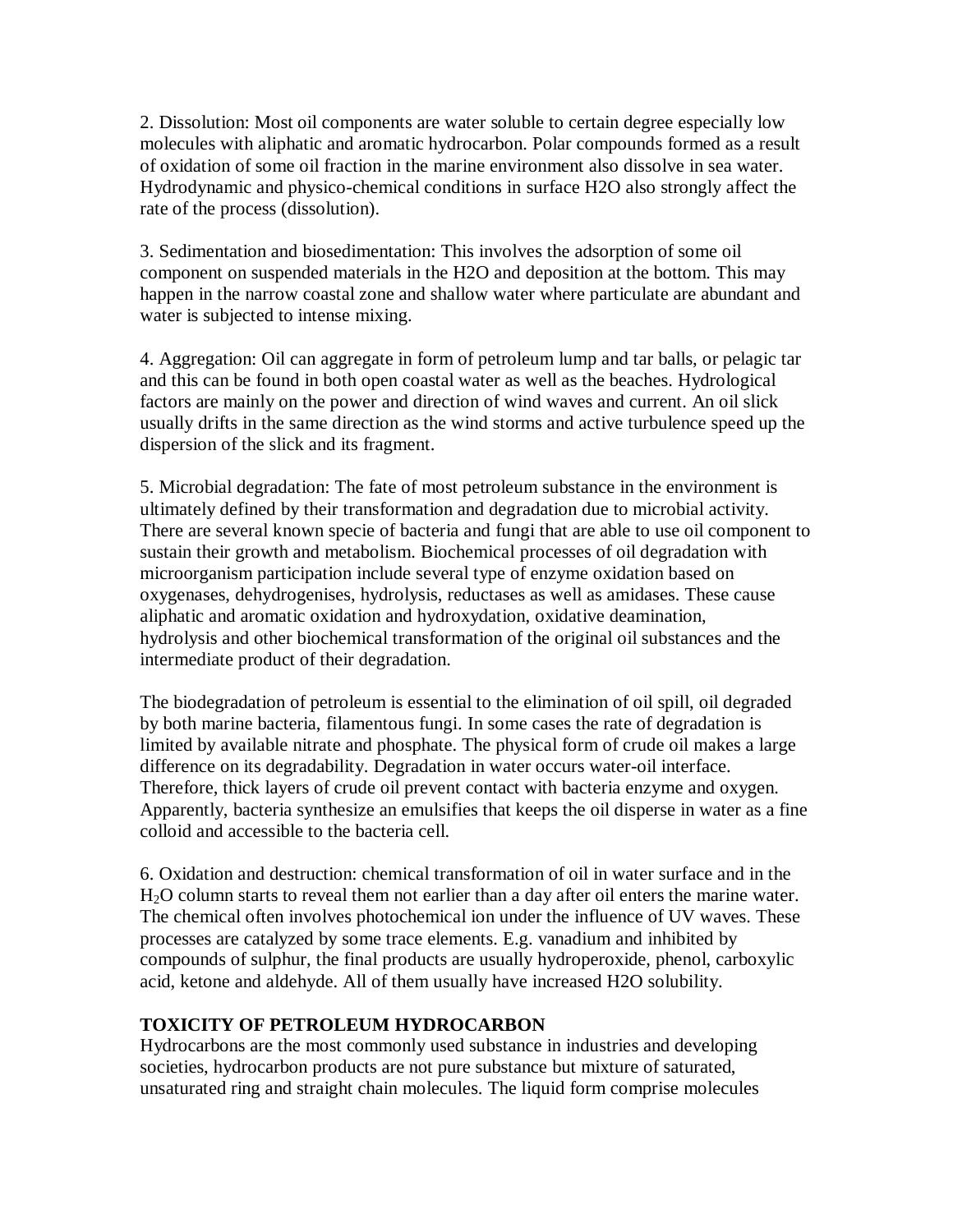containing 5-15carbon atoms that are arranged in aliphatic, alicyclic, and aromatic structure with varying amount of sulfur, nitrogen, oxygen impurities.

Confusion has existed for many years as to the toxicity of petroleum hydrocarbon, partly because hydrocarbon product are not a single class of compounds but may contain other more toxic compound. For instance fuel such as gasoline, petroleum naphtha is among the most commonly ingested petroleum distillate, although they carry a low systemic toxicity, they are dangerous when their fumes are inhaled. Solvent thiones on the other hand are more dangerous systemically because of their high content of benzene, toluene, xylene, halogenated hydrocarbon.

# **MICROBIAL HYDROXYLATION**

This often accompanies oxidation and it involves the attachment of OH group to the hydrocarbon chain or ring. It consists more than one OH group. An example of epoxidation and hydroxylation is the metabolite production of 7, 8 –diol-9,10- epoxide of benzo pyrene.

The metabolism of benzo pyrene according to the reaction above is of environmental and toxicological composition, because one of the isomer of the product bind strongly to cellular DNA and this can cause cancer in an organism. Viscosity is the most important properties because it relates directly to the risk of pulmonary aspiration. It determines the likelihood of a hydrocarbon into the lungs structure. For example, a substance with low viscosity has less resistance to flow, consequently. Even a small volume can be spread along the mucus membrane of the oral cavity into the airway. low viscosity and surface tension therefore increases the aspiration hazard.

# **CLINICAL SYMPTOMS OF HYDROCARBON INTOXICATION**

1. Respiratory symptoms: This includes burning sensation in the mouth, choking, gagging, cough, cyanosis and fever.

2. CNS symptoms of hydrocarbon ingestion: These include light headedness, lethargy, dizziness, headache, visual disturbance, seizure and coma.

This shows that toxicity of petroleum, varies according to composition and as a chemical group, aromatic hydrocarbons are generally more toxic than other types of hydrocarbons.

# **ROUTE OF ABSORPTION**

Orally (ingestion), inhalation (respiratory), dermal or cutaneous.

Ingestion is the most common and may lead to chemical pneumonitis, CNS depression and gastro intestinal irritation.

Direct skin contact may result in dermatitis or contact burn, and the inhalation of hydrocarbon may result in CNS dysfunction, cardiac, renal and liver toxicity as well as lead poisoning.

Benzene: It is usually regarded as the most dangerous hydrocarbon in industries today, it is rapidly absorbed upon ingestion, inhalation or skin.

Skin contamination has a particular affinity for nerve tissue. The symptom of acute inhalation includes marked excitatory effect with subsequent depression and respiratory failure. Chronic poisoning is much more common and may result in hematological abnormalities such as leukemia, a plastic anemia and acute myelo plastic leukemia.